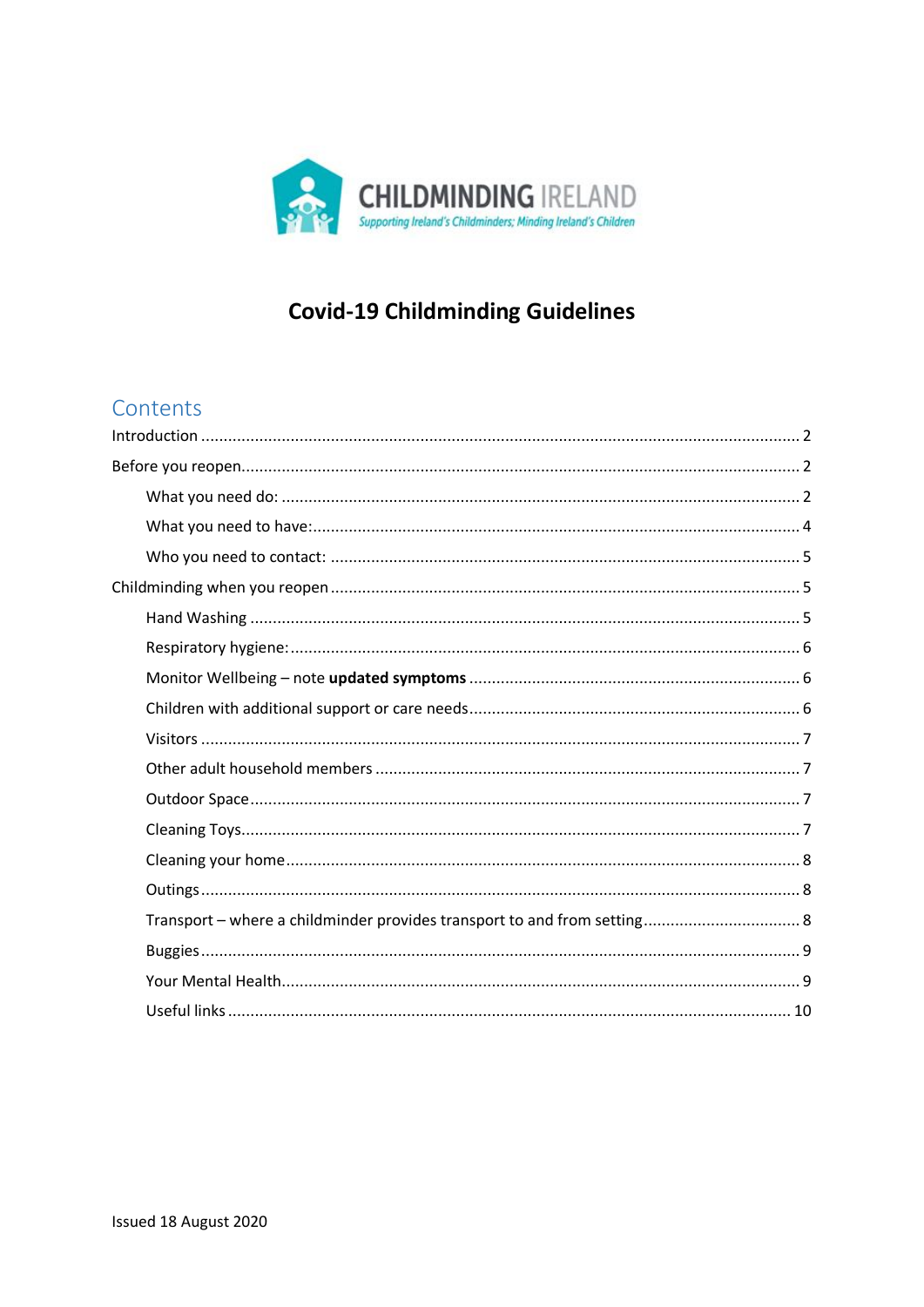## Introduction

<span id="page-1-0"></span>We are now in a position where people are returning to work and some families are in need of childminding care. However, you as a childminder need to consider if this is the right time for you to return to caring for children. You may need to consider the following:

- Medical or other vulnerabilities for you or within your own family
- Caring needs that you may have within your own family
- Do you feel comfortable returning to work?

This has been a strange time for everyone, especially for children. They will have missed the routine and friendships of your childminding service. Others may have enjoyed spending more time at home with their parents and might be reluctant to move back to being minded. Either way, a lot of individual consideration, attention and TLC will be needed. You may find that Day1 goes smoothly as the children enjoy the novelty of seeing you and their friends. It may be more difficult for them, when the realisation sinks in that they will not be at home as much with their parents. Go with the flow, do not rush things, no doubt, the children will surprise us, no matter how much planning we do!

Think about each child that will be coming to you and how to transition them back into your service. If possible, think about some online contact in the lead up to reopening such as [Zoom](https://zoom.us/) when all the children can see each other at a time arranged with the parents. Some children might benefit from coming for a few hours in advance of returning to their original pattern of hours. Be led by the personalities and characteristics of the children you mind.

## <span id="page-1-1"></span>Before you reopen

<span id="page-1-2"></span>What you need do:

#### Contact Parents

It will be an anxious time for some parents, and it is important to inform parents/guardians of your new practices detailed in your Covid-19 Parents Contract and in your updated policy documents.

Also, reassure parents about your heightened awareness on [good hygiene practices](https://www.childminding.ie/2020/04/07/good-hygiene-practice-childminding-homes/) including hand washing.

Remind parents to monitor their and the children's well-being and not to bring them to your service if they or any member of their household, are showing any symptoms of the viral infection. As a childminder, you and the children you mind may be viewed as a natural play-pod i.e. a closed group of children and a carer who learn and play together. Social distancing between you and the children you care for is not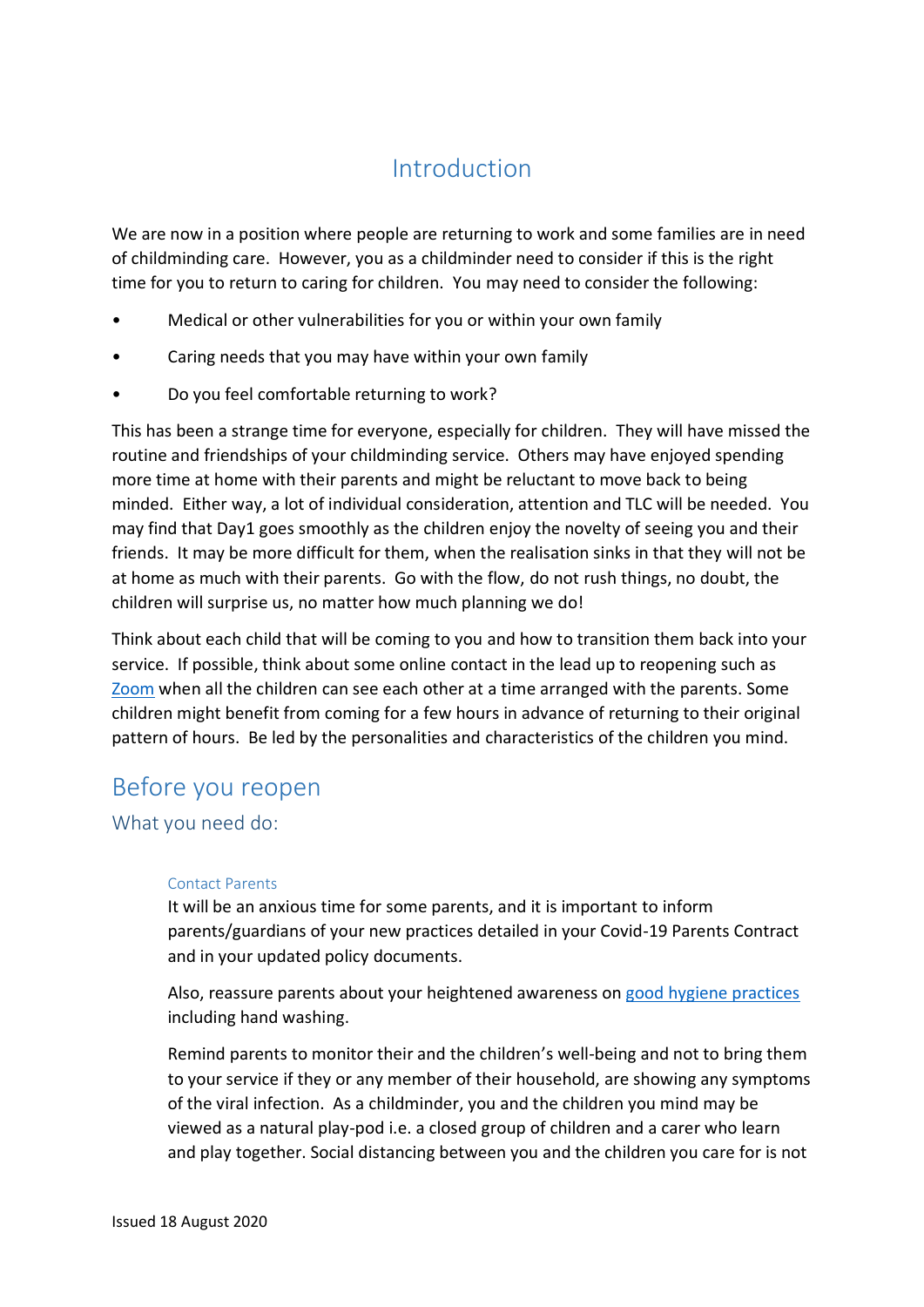necessary. If there are other adults in your household, their interaction with the children should be limited where possible

Discuss the following with Parents:

- $\circ$  Confirm, preferably by phone conversation, what their childminding requirements are. This will help you to plan your return to work and identify if you can take on any new children.
- o Share and complete Covid-19 Parents Contract at least 3 days before the children's return.
- $\circ$  Encourage them to talk with their child about their childminder, reminding them of the things they enjoyed doing there and the friends they liked playing with. Explain to their child that they will be going back to their childminder soon.
- o If parents normally go into the childminders home and they feel their child may notice a change, tell them in advance that you are introducing some changes including a Welcome Back area outside.
- $\circ$  Request parents to pay the childminding fees electronically, if they are not already doing so as this will avoid handling cash. It is a great time to ask parents to set up a Standing Order or Direct Debit. Alternatively, some banks offer the facility to pay in to a recipient's bank account using a mobile app. A further alternative is a [Revolut](https://www.revolut.com/en-IE) card using a mobile phone.
- o Continue or start video calls or phone calls if parents want long catch-ups or discussions with you. This is instead of lengthy conversations at the door.
- o Ask parents to supply:
	- soothers, bottles, beakers as required by the children that can be left in your house.
	- a few sets of clothes/sleepwear for their children and keep these in your house. This is to avoid these items going in and out of your house. Wash them in your washing machine after use at the highest temperature tolerable for the item.
	- extra coats/outerwear as you will be spending more time outside
- $\circ$  Avoid any toys, blankets, books etc. being brought from the child's home in to yours.
- o However, if soft toys /comfort blankets are essential for some children they should be personal to the child, they should not be shared and they must be machine washable.

#### Infection Control planning

It is important to take time to read the [HPSC Guidelines](https://www.hpsc.ie/a-z/respiratory/coronavirus/novelcoronavirus/guidance/educationguidance/) for Childcare to ensure that you are familiar with them. These guidelines refer to Play Pods, as a childminder you and the children you mind may be considered a natural play-pod. If there are other adults in your household, their interaction with the children should be limited where possible. The HPSC guidance will explain the following:

- The novel coronavirus that causes COVID-19 disease.
- How to help prevent spread of all respiratory infections including COVID-19.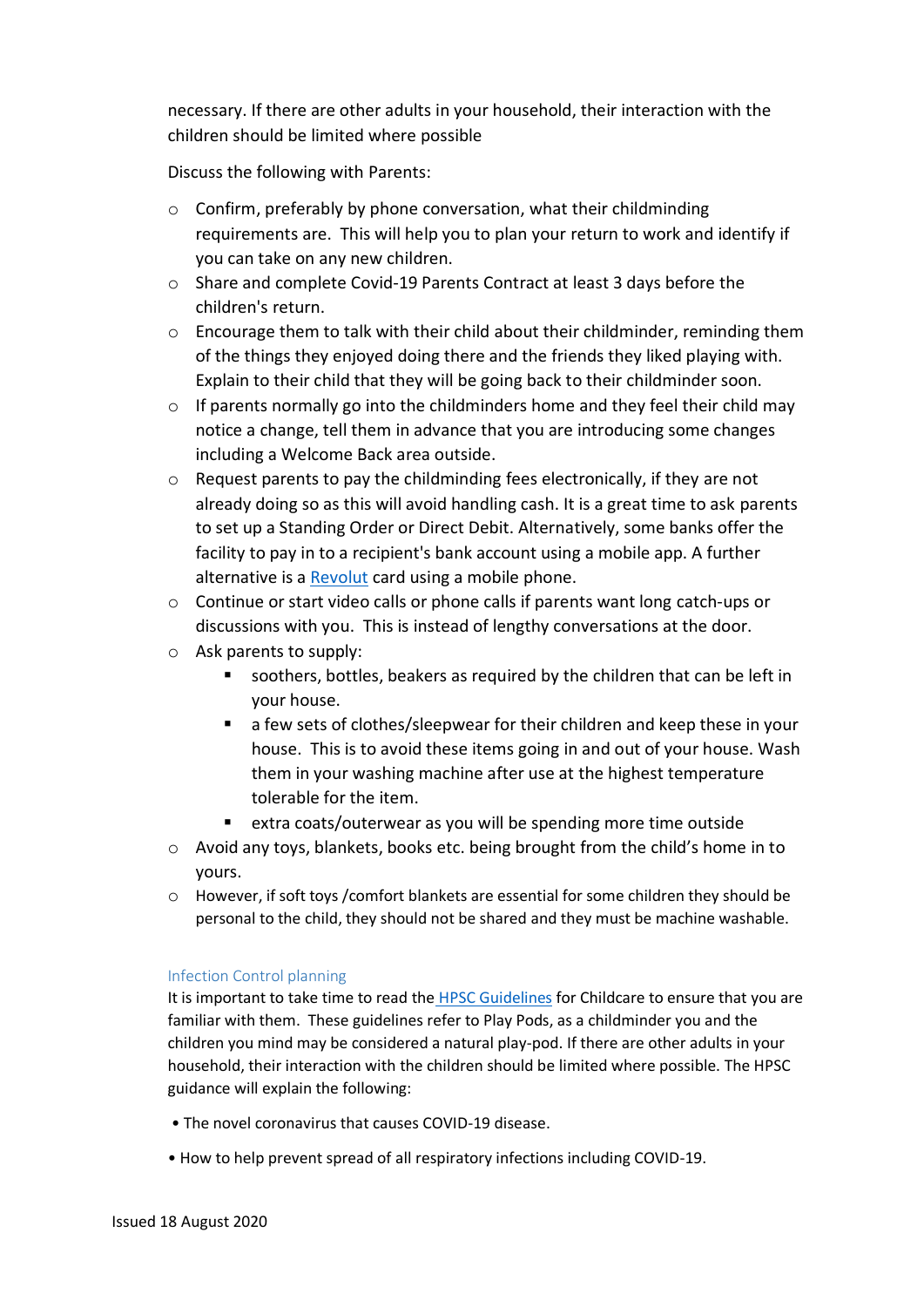• What to do if someone confirmed or suspected to have COVID-19 has been in a childcare setting.

• Advice on how to clean /disinfect areas where there has been a case of COVID-19 in a childcare setting.

Childminding Ireland have created a Sample Covid-19 infection control policy based on the HPSC guidelines, to receive a copy please email [support@childminding.ie](mailto:support@childminding.ie) Ensure you share this with parents in advance of reopening.

Complete Childminding Risk Assessment Template *[to access please click here](https://www.childminding.ie/wp-content/uploads/2020/06/Childminding-Risk-Assessment-Template.pdf)*

#### Contract with Parents

Create a new contract with all parents to include new practices. Ensure this is agreed and signed prior to reopening. Where applicable update medical records that you hold for each of the children.

#### Layout of Home Environment

In line with Public Health advice, for the foreseeable future parents entering your home should be limited as much as possible. If it is necessary to have a parent enter your home e.g. to settle a child, you should try to maintain social distancing between you and the parent where possible. Perhaps create a Welcome Back Area; this could be placed in an appropriate outdoor space, marking the drop off/settling in and collection point in a welcoming way. Place the most popular outdoor toys in this space.

Avoid physical contact with parents/guardians if possible. This will be extremely difficult with babies and wobblers (i.e. those children not walking). Try to stagger drop off and collect times of parents to avoid overlap thereby minimising social interaction.

Think through the physical indoor and outdoor space in your home. Try to use your outdoor space as much as possible. Check if any of your outdoor equipment needs to be repaired or replaced.

Consider the indoor space, what changes could be made to ensure that children have as much space as possible e.g. moving furniture around or looking at areas where there can be congestion.

#### <span id="page-3-0"></span>What you need to have:

Handwashing area stocked with

- soap and individual towels for children (different colours for different children), disinfectant wipes
- tissues
- plastic gloves for yourself e.g. for nappy changing.

Also, ensure that you have:

- sanitising sprays for surfaces
- washing powder for toys and towels
- kitchen paper
- bin bags.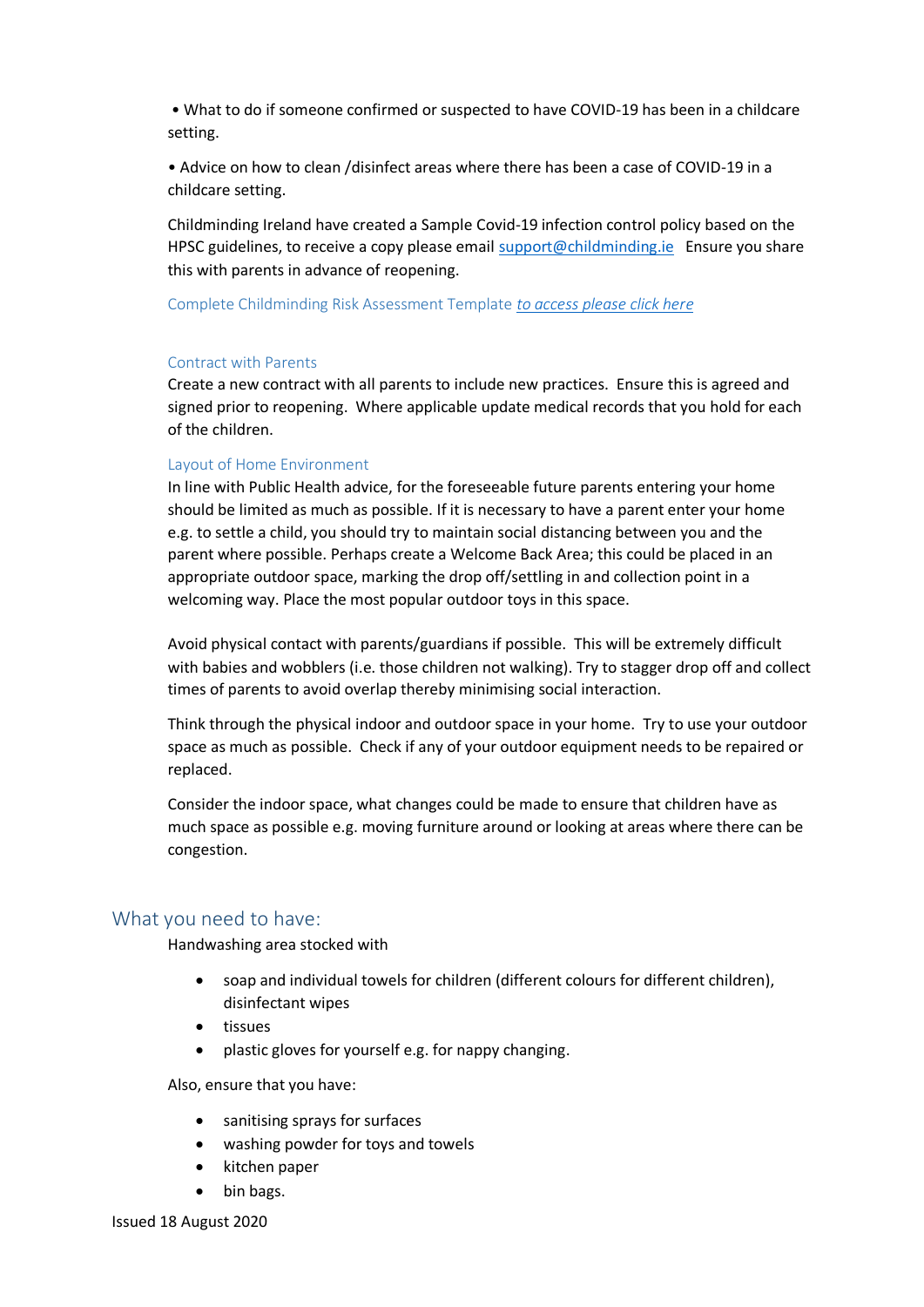### <span id="page-4-0"></span>Who you need to contact:

#### Social Welfare

Notify [Social Welfare](https://services.mywelfare.ie/en/topics/covid-19-payments/) returning to work as necessary e.g. if in receipt of Covid-19 Pandemic Payment.

#### Insurance

Inform insurance company that you are returning to work. Notify of any material changes e.g. if you are working in child's home. Arachas contact details 01 2135000

#### Childminding Ireland

If you are a member of Childminding Ireland (CMI), you will need to notify them on [support@childminding.ie](mailto:support@childminding.ie) that you are returning to work so that CMI membership and insurance status can be updated.

## <span id="page-4-1"></span>Childminding when you reopen

It is important to remember that social distancing is not possible in the care of young children, and childminders should not aim for distancing between children or between themselves and the children – the only distancing should be between childminders/adults and parents, where possible. You should try to limit interactions between the children and other adults in your household where possible.

## <span id="page-4-2"></span>Hand Washing

Create heightened awareness around Hand Washing techniques and coughing etiquette with children. Make it a fun activity if possible (e.g. singing along while doing it) **[Childminding Ireland](https://www.youtube.com/watch?v=EkDwkI2q_vk)  [Handwashing Video](https://www.youtube.com/watch?v=EkDwkI2q_vk)**

Apply the following practice for hand washing:

- wash hands regularly.
- wash hands with soap and running water when hands are visibly dirty. If hands are not visibly dirty, wash them with soap and water or use a hand sanitiser.

Wash hands specifically:

- before and after preparing food
- before eating
- before and after caring for sick individuals
- after coughing or sneezing
- when hands are dirty
- after using the toilet
- after changing a nappy
- after handling animals or animal waste

Follow the HSE hand hygiene guidance at [https://www2.hse.ie/wellbeing/how-to-wash-your](https://www2.hse.ie/wellbeing/how-to-wash-your-hands.html)[hands.html](https://www2.hse.ie/wellbeing/how-to-wash-your-hands.html)

Display your hand hygiene poster at all times. **[link to HPSC](https://www.hpsc.ie/a-z/respiratory/coronavirus/novelcoronavirus/posters/) poster**

Issued 18 August 2020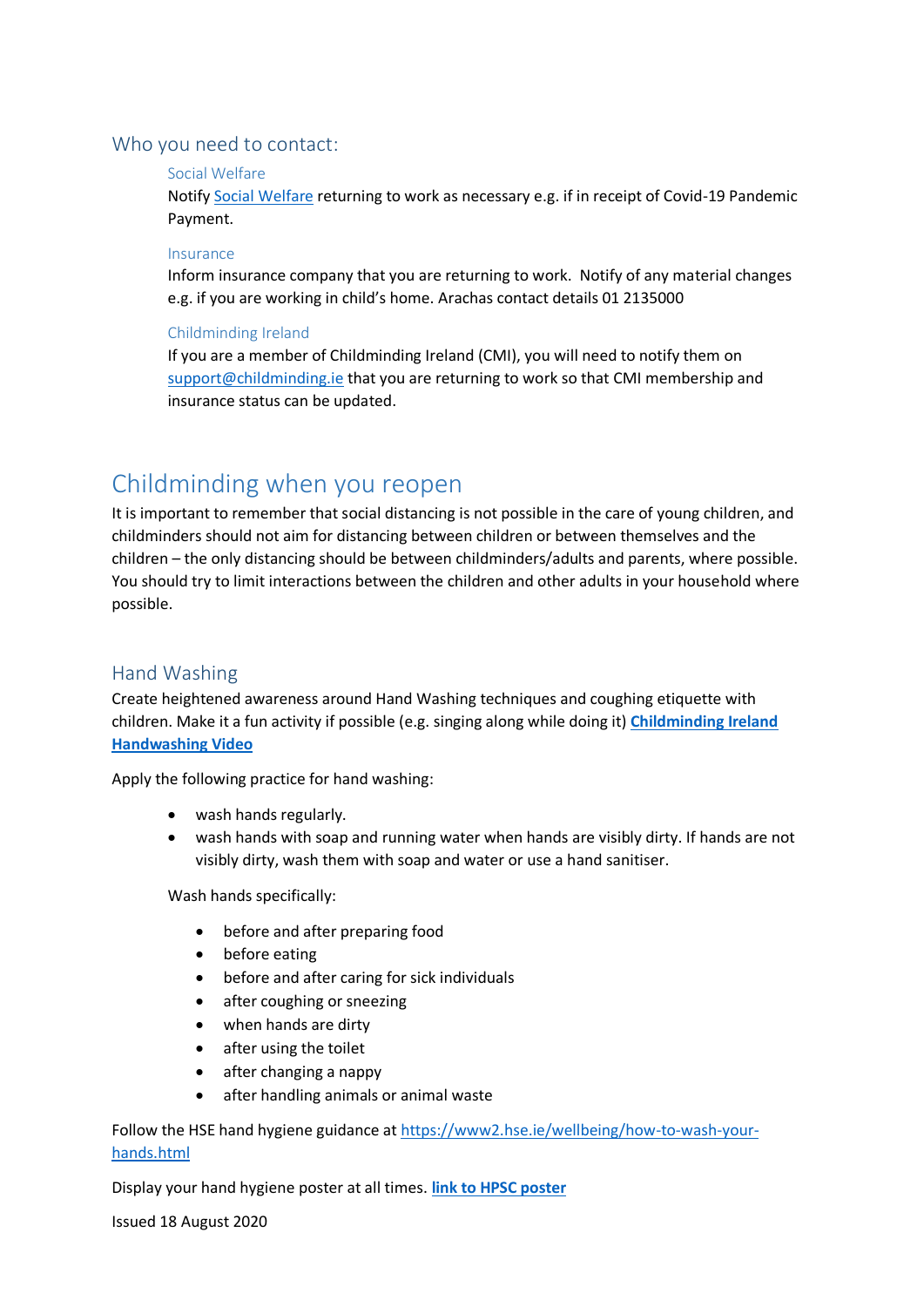One child in the bathroom at a time.

Discard tissues after one use and empty bins regularly.

### <span id="page-5-0"></span>Respiratory hygiene:

Cover your mouth and nose with a clean tissue when you cough and sneeze and then promptly dispose of the tissue in a bin and wash your hands. If you do not have a tissue, cough or sneeze into the bend of your elbow instead, not into your hands. [Posters on preventing spread of infection are](https://www.hpsc.ie/a-z/microbiologyantimicrobialresistance/infectioncontrolandhai/posters/)  [available on the HPSC website.](https://www.hpsc.ie/a-z/microbiologyantimicrobialresistance/infectioncontrolandhai/posters/)

## <span id="page-5-1"></span>Monitor Wellbeing – note updated symptoms

Be aware of the symptoms of COVID-19:

 Fever (high temperature - 38 degrees Celsius or above) - Note that a temperature of 38C should not be discounted on the basis that a child is teething. For information on teething see the link below:

<https://www2.hse.ie/wellbeing/child-health/baby-teething-and-gums.html>

- **EXTER 10 Cough this can be any kind of cough, not just dry**
- Shortness of breath or breathing difficulties
- **Loss or change to your sense of smell or taste**

#### **Symptoms in children include cough, fever, runny nose, sore throat, diarrhoea and vomiting.**

The best way to prevent person-to-person spread of COVID-19 is to use proper hand hygiene and respiratory etiquette and practice physical distancing between adults.

Children with symptoms (or where their family members have symptoms) should not come to your childminding service. If you or a family member have symptoms, you should not care for children until cleared by a doctor (i.e. tested and advised as to next steps). Look at [HPSC advice.](https://www.hpsc.ie/a-z/respiratory/coronavirus/novelcoronavirus/guidance/educationguidance/)

## <span id="page-5-2"></span>Children with additional support or care needs

- Social distancing is not a requirement for children in early learning and care and school age childcare settings and may not be practical or reasonable to implement where children have personal care or assistance needs.
- The focus should therefore be on emphasising that parents/guardians should have a heightened awareness of signs, symptoms or changes in baseline which might suggest illness/COVID-19 infection and where symptoms are present, children should not attend for childcare.
- Children who are unable to wash their hands by themselves should be assisted to clean their hands using either soap and water or a hand sanitiser (if their hands are visibly clean) as outlined previously.
- If healthcare is provided to children in a childcare setting the childcare worker, nurse or healthcare assistant should follow the standard infection prevention and control practice for healthcare delivery, as advised by the child's parent and the health professional.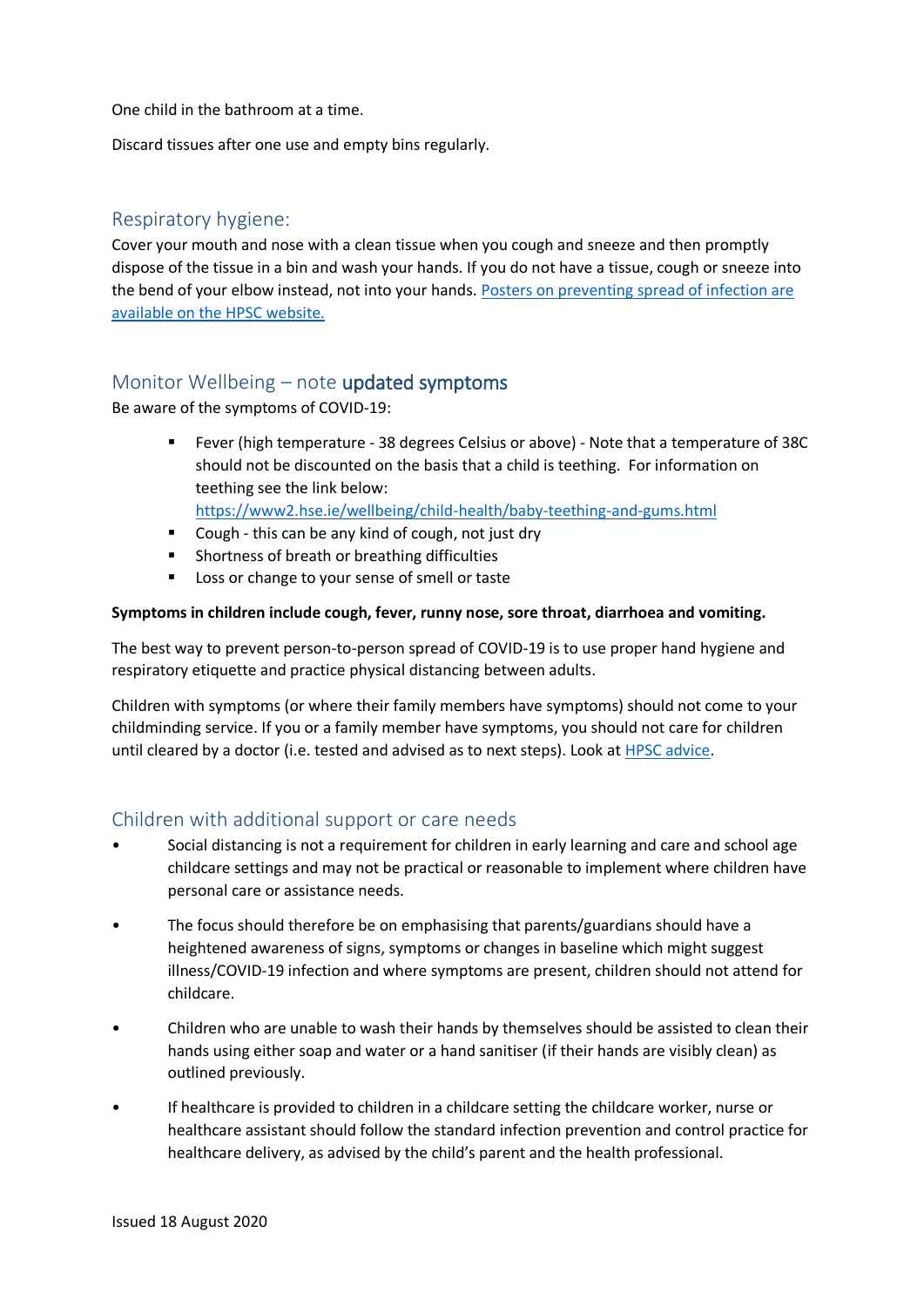• Some children may have care needs (physical, emotional or sensory) which require the use of aids and appliance and/ or medical equipment for example toileting aids, moving and handling equipment, respiratory equipment. Where cleaning of aids and appliances is carried out in the childminding home, it is recommended that a cleaning schedule is provided, detailing when and how the equipment is cleaned and the cleaning products to be used in accordance with the manufacturers' instructions. For guidance to develop such cleaning schedules, go to HPSC Guidelines

#### <span id="page-6-0"></span>Visitors

Restrict visitors to the home in line with HPSC advice during childminding hours.

## <span id="page-6-1"></span>Other adult household members

Keep a record of all people in your home, daily, to facilitate contact tracing

### <span id="page-6-2"></span>Outdoor Space

Use your outdoor space as much as possible. If you have a garden, think about the children playing outside in the air as much as possible. Consider eating outside, particularly if it is not raining. If practical, create new play opportunities in the garden for the children.

## <span id="page-6-3"></span>Cleaning Toys

#### As per HPSC guidelines:

All toys (including those not currently in use) should be cleaned on a regular basis, i.e. weekly. This will remove dust and dirt that can harbour germs.

- Toys that are used by very young children should be washed daily
- Toys that children put in their mouths should be washed after use or before use by another child (you should discourage or prevent sharing of toys that children have put in their mouths)
- Toys used by older children and larger play equipment (e.g. dolls' house, Wendy car) should be cleaned weekly
- All toys that are visibly dirty or contaminated with blood or body fluids must be taken out of use immediately for cleaning or disposal. Toys waiting to be cleaned must be stored separately
- Soft toys need to be machine washed on a hot cycle taking care to follow manufacturer's instructions prior to use by another child
- Replace soft modelling materials and dough regularly

#### Books

Hard back glossy books with glossy pages are ideal to use now as they can be wiped down with a disinfectant liquid or disinfectant wipes. Try to avoid paper books.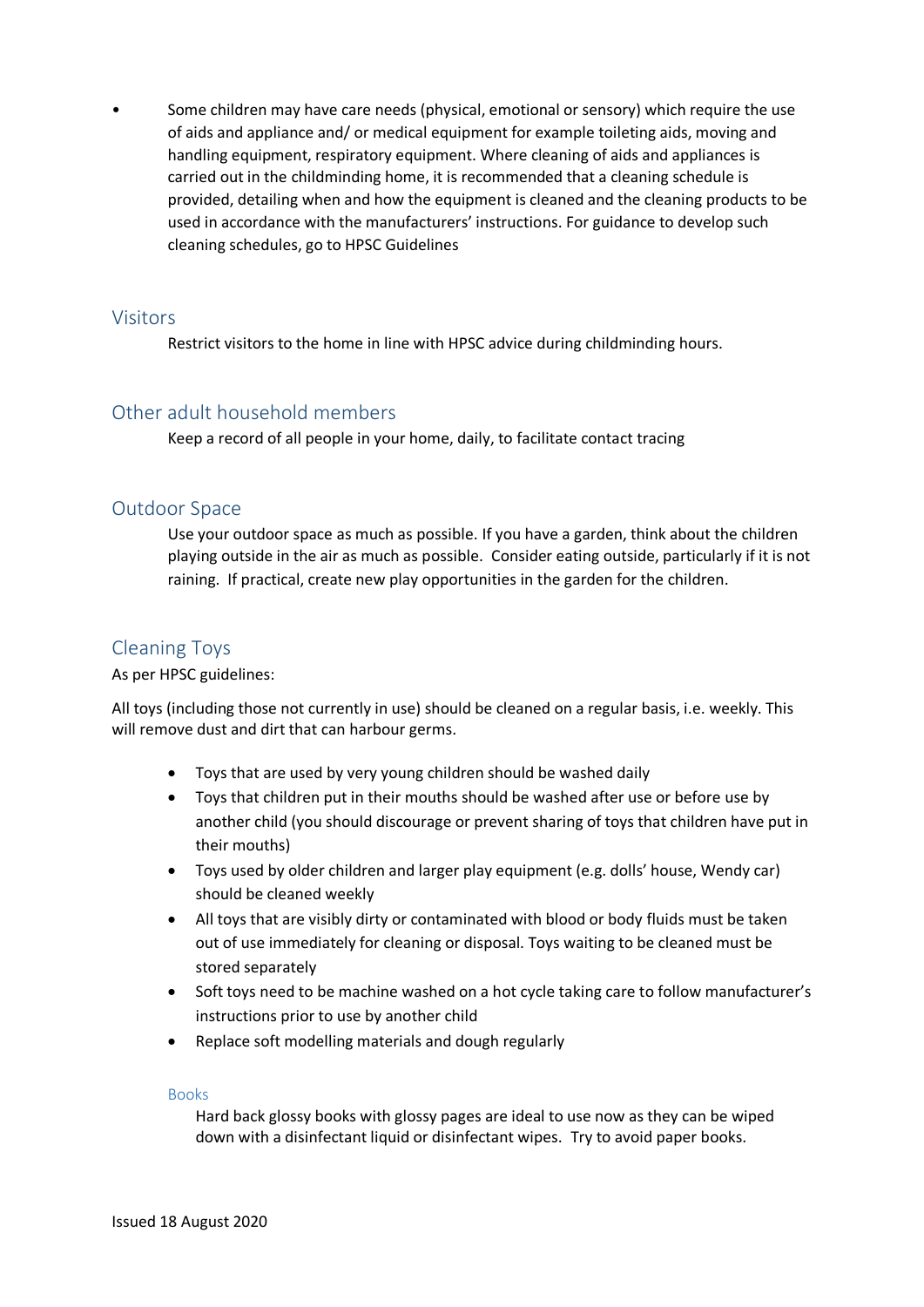#### Jigsaws

Avoid using jigsaws at this time, as they are more difficult to wipe down.

#### Arts & Crafts

Wipe down paint bottles, water jars after use with a disinfectant liquid or disinfectant wipes.

## <span id="page-7-0"></span>Cleaning your home

Droplets carrying the virus that causes COVID-19 can fall from the air on to surfaces such as tabletops, toys, and other things that we touch. If people contaminate their hands while sneezing or coughing, they may contaminate surfaces by touching them. A person may become infected when they touch a contaminated object or surface and they then touch their own mouth, nose or eyes. For example, someone may touch a contaminated door handle and then rub their eyes or put something in their mouth. The virus cannot grow on surfaces but it can survive if they are not cleaned. The virus gradually dies off over time and under most circumstances, the amount of infectious virus on any contaminated surfaces is likely to have decreased significantly by 72 hours.

Regular cleaning of frequently –touched hard surfaces and of hands will therefore help to reduce the risk of infection.

Increase the frequency and extent of cleaning regimes and ensure that they include:

- clean regularly touched objects and surfaces using a household cleaning product
- pay particular attention to high-contact areas such as door handles; grab rails/hand rails in corridors/stairwells, plastic-coated or laminated worktops, desks, access touchpads, telephones/keyboards in offices, and toilets/taps/sanitary fittings.
- wear rubber gloves when cleaning surfaces, wash the gloves while still wearing them, then wash your hands after you take them off.
- [Check for updates](https://www.hpsc.ie/a-z/respiratory/coronavirus/novelcoronavirus/guidance/educationguidance/) here

If a person with suspected COVID-19 is identified in a childcare setting, all surfaces that the person has been in contact with should be cleaned and disinfected. For specific guidance on this, please see HPSC guidelines/advice on cleaning.

## <span id="page-7-1"></span>**Outings**

Outings in the community are permitted. For updates [follow HSE guidelines](https://www2.hse.ie/conditions/coronavirus/protecting-your-child.html) The Health Protection Surveillance Centre (HPSC) states that "it is important to note that there is **no infection prevention and control requirement to limit outdoor activities in the childcare centre** and that trips to nearby parks and amenities can be managed with a low risk of infection if physical distance from other people is maintained".

<span id="page-7-2"></span>Transport – where a childminder provides transport to and from setting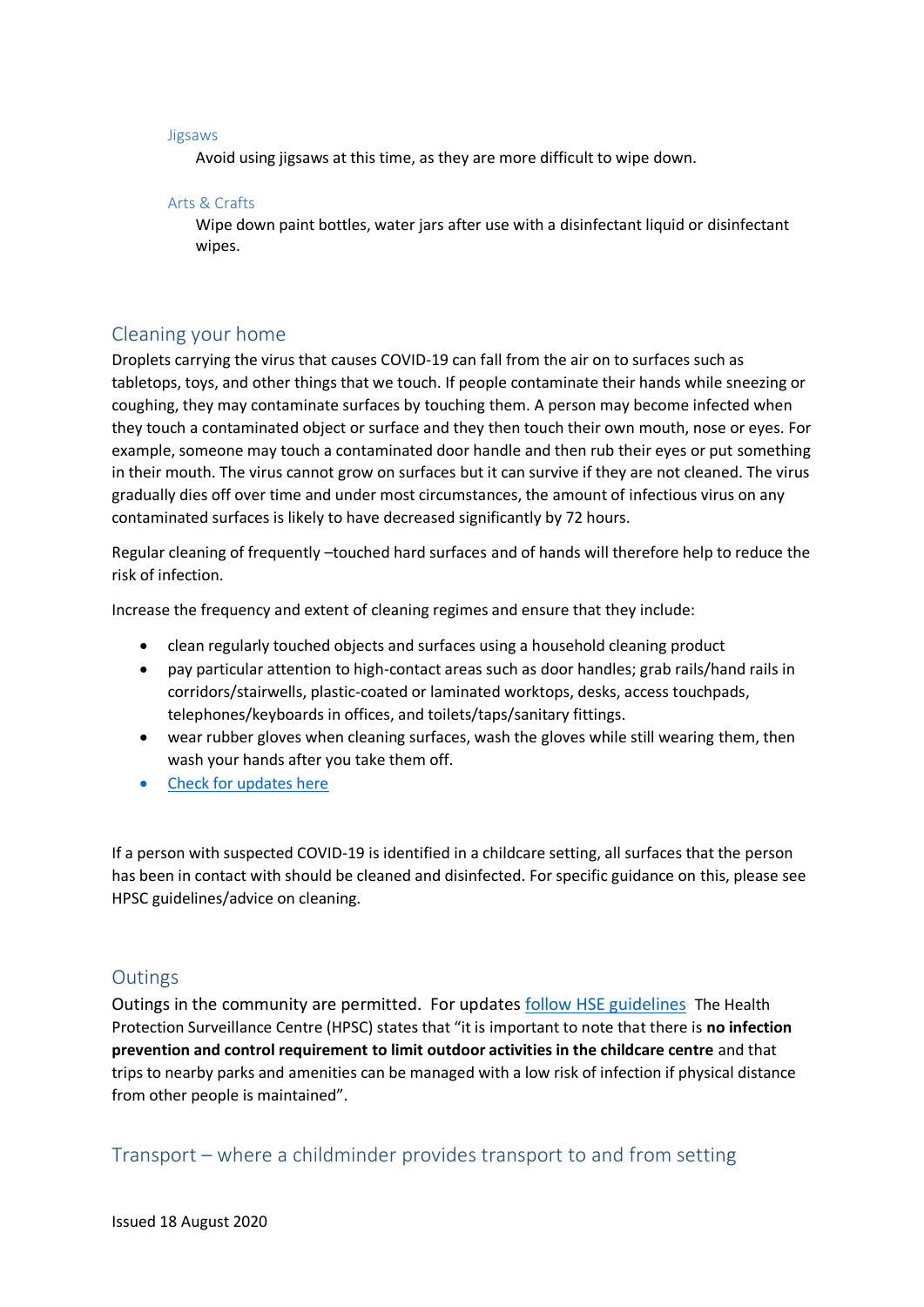- The driver will not work if they have symptoms of COVID-19 or have been identified as close Contacts of COVID-19.
- The driver will refuse to transport a child who has obvious symptoms of infection.
- The driver and all passengers aged 13 years or older must wear a cloth face covering during transport. .
- The driver should regularly perform hand hygiene.
- Children should embark and disembark in a controlled way from the bus/car that is one at a time and should perform hand hygiene on boarding.
- Supplies of hand sanitizer, tissues, gloves or wipes should be supplied on board the transport vehicle for the driver and children to use as needed.
- Contact surfaces within the bus/car should be cleaned with water and detergent at least daily and whenever there is visible contamination.

#### <span id="page-8-0"></span>Buggies

No buggies inside the house. Leave them in your car or a shed at the front of your house.

### <span id="page-8-1"></span>Your Mental Health

The Government's "In This Together Campaign" provides information on minding one's mental health as well as tips on staying active and connected and may be useful for you during this time:<https://www.gov.ie/en/campaigns/together/?referrer=/together/>

## Returning to Work in the Child's Home - Additional Considerations

- o Visit the home in advance to familiarise yourself with the surroundings, but also to make it 'normal' for the child to see you in their surroundings.
- $\circ$  Find out if there are any special requests you wish to ask of the parents, in advance of you starting to work e.g. are you clear about working hours, bed time and routine for children as necessary, are the parents leaving prepared meals or will you be cooking?
- o Anything you need to bring with you from your home, e.g. arts and crafts will need to be left in the child's home.
- o Handwashing: Wash your hands straight away as soon as you enter the house. Use hand sanitizer.
- $\circ$  Your Mobile Phone: Wipe this down as soon as you have washed your hands.
- o Handbag: Have a small bag for your keys. Leave your handbag at home. In summary, this means that the only thing coming in to the house with you are your mobile phone and your keys.
- o Food/Drinks/Books/Toys: Do not bring food, drinks (e.g. coffee/flasks), books, newspapers or toys from your house to the children's house. This means you will need to arrange with parents/guardians that they supply your food & drinks while at work.